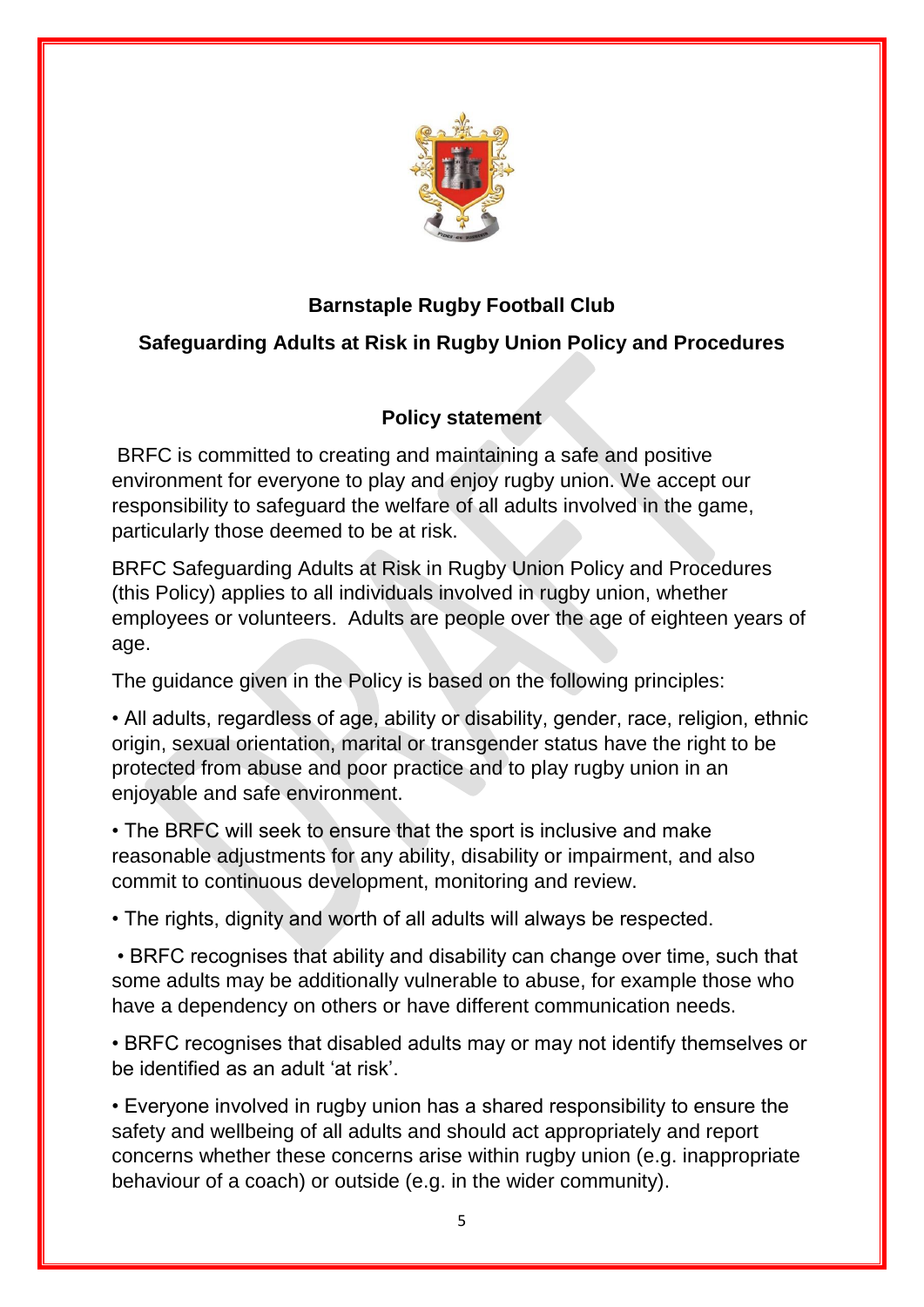• All allegations will be taken seriously and responded to quickly, in line with this Policy.

• BRFC have an appropriate named person to ensure that best practice is promoted and that implementation of this Policy is supported at each level of the sport.

#### **Guidance and legislation**

The practices and procedures within this Policy are based on the principles contained within UK and international legislation and current Government Guidance. It has been developed to complement the Safeguarding Adults Boards policy & procedures, and take the following into consideration:

- Data Protection Acts 1994 and 1998
- Human Rights Act 1998 Safeguarding Vulnerable Groups Act 2006
- Equality Act 2010
- Protection of Freedoms Act 2012
- Sexual Offences Act 2003
- Domestic Violence Crime and Victims Act 2004
- Mental Capacity Act 2005 Care Act 2014
- No Secrets Guidance 2000
- Domestic Violence, Crime and Victims (Amendment) Act 2012
- Care and Support Statutory Guidance 2014

#### **Definitions**

To assist working through and understanding this Policy a number of key definitions need to be explained:

An adult at risk has previously been referred to as a vulnerable adult; this is now considered to be inappropriate terminology. The adults referred to in this document are adults at risk using the definition from the Safeguarding Adults in Sport Steering Group (2013): 'When we are speaking about adults at risk we are referring to those who have health or social care needs (irrespective of whether or not those needs are being met by social services) and who are unable to safeguard themselves as a result. While we recognise that some people will be vulnerable due to their learning disability or mental health needs, there are also those adults who are at risk due to a specific circumstance they may find themselves in, for example: domestic abuse; forced marriage; and sexual or commercial exploitation (this is not an exhaustive list).'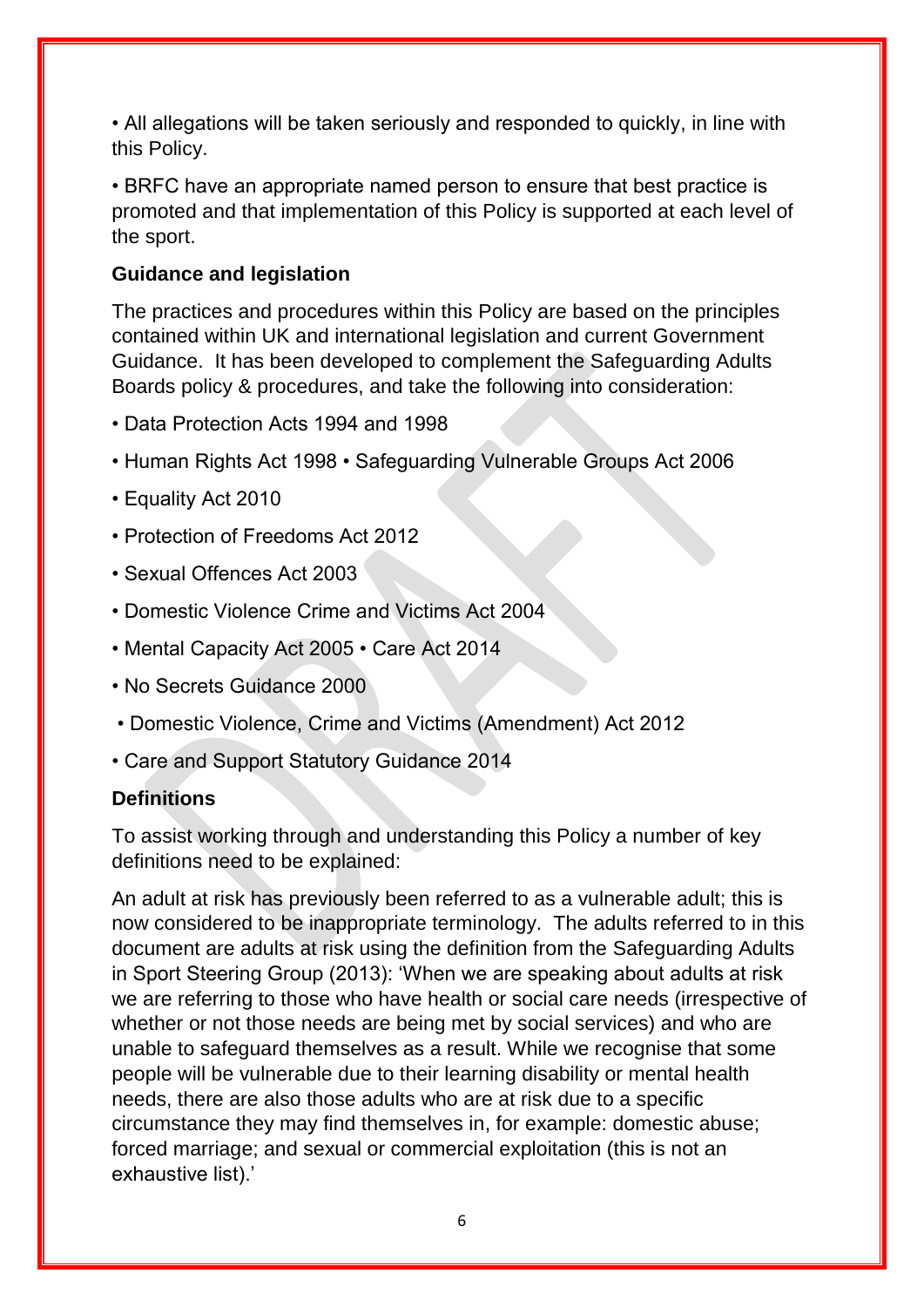Abuse is a violation of an individual's human and civil rights by another person or persons. See "Types of abuse" for further explanations.

At risk is a term meaning that someone may be more vulnerable to abuse than someone else. For example, an adult with a learning disability may well be more at risk of financial abuse as they may struggle with managing their finances, this could leave them at risk from an unscrupulous person.

Capacity refers to the ability to make a decision at a particular time, for example when under considerable stress. The starting assumption must always be that a person has the capacity to make a decision, unless it can be established that they lack capacity.

### **Types of abuse**

**Neglect** – including ignoring medical or physical care needs, failure to provide access to appropriate health social care or educational services, the withholding of the necessities of life, such as medication, adequate nutrition and hearing. 5.2 - Sexual Abuse – this includes rape and sexual assault or sexual acts to which the adult at risk has not consented or could not consent or was pressured into consenting.

**Physical Abuse** – includes hitting, slapping, pushing, kicking, misuse of medication, restraint or inappropriate sanctions.

**Emotional Abuse / Psychological** – this includes threats of harm or abandonment, deprivation of contact, humiliation, blaming, controlling, intimidation, coercion, harassment, verbal abuse, isolation or withdrawal from services or supportive networks. 5.5 - Financial Abuse – including theft, fraud, exploitation, pressure in connection with wills, property or inheritance or financial transactions, or the misuse or misappropriation of property, possessions or benefits.

**Institutional Abuse** – this is abuse which centres around routines and schedules which have been designed for the benefit of the institution and not the individual.

**Discrimination** – discrimination is abuse which centres on a difference or perceived difference particularly with respect to race, gender or disability or any of the Protected Characteristics of the Equality Act 2010. Research tells us that bullying of vulnerable groups can be an issue in sport.

**Exploitation** – either opportunistically or premeditated, unfairly manipulating someone for profit or personal gain.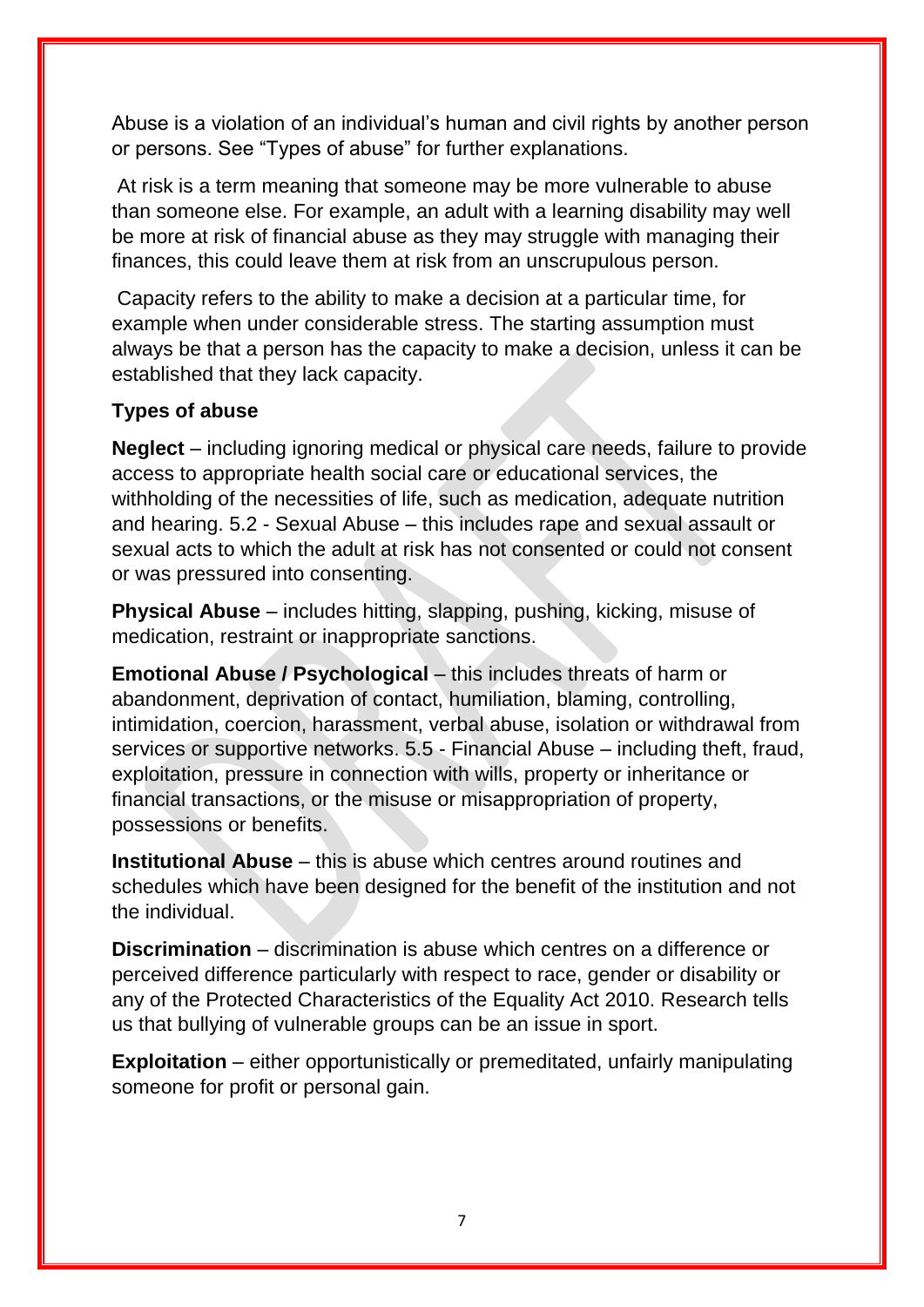## **Signs and indicators of abuse**

Abuse can take place in any context and by all manner of perpetrator. There are many signs and indicators that may suggest someone is being abused, these include but are not limited to:

• Unexplained bruises or injuries – or lack of medical attention when an injury is present

- Person has belongings or money going missing
- Person is not attending / no longer enjoying their rugby sessions
- Someone losing or gaining weight / an unkempt appearance
- A change in the behaviour or confidence of a person
- They may self-harm
- They may have a fear of a particular group or individual
- They may tell you / another person they are being abused ie a disclosure

#### **What to do if you have a concern or someone raises concerns with you**

You may become aware that abuse or poor practice is taking place, suspect abuse or poor practice may be occurring, or be told about something that may be abuse or poor practice and you must report this.

It is recognised that it is not always easy to identify the best person to share your concerns with, therefore the following may help:

• BRFC have an appropriate named person and you should report the matter to them in the first instance.

• If you are concerned someone is in immediate danger please contact the police.

• Contact the RFU Safeguarding Team for further advice and support.

The RFU has an Initial Concern/Issue Reporting Form which may be used to record the concern. This should be completed accordingly and sent to the RFU Safeguarding Team to consider. They will provide support and guidance for anyone reporting this type of information.

It is important when considering your concern that you also consider the needs and wishes of the person at risk, taking into account the nature of the issue or concern.